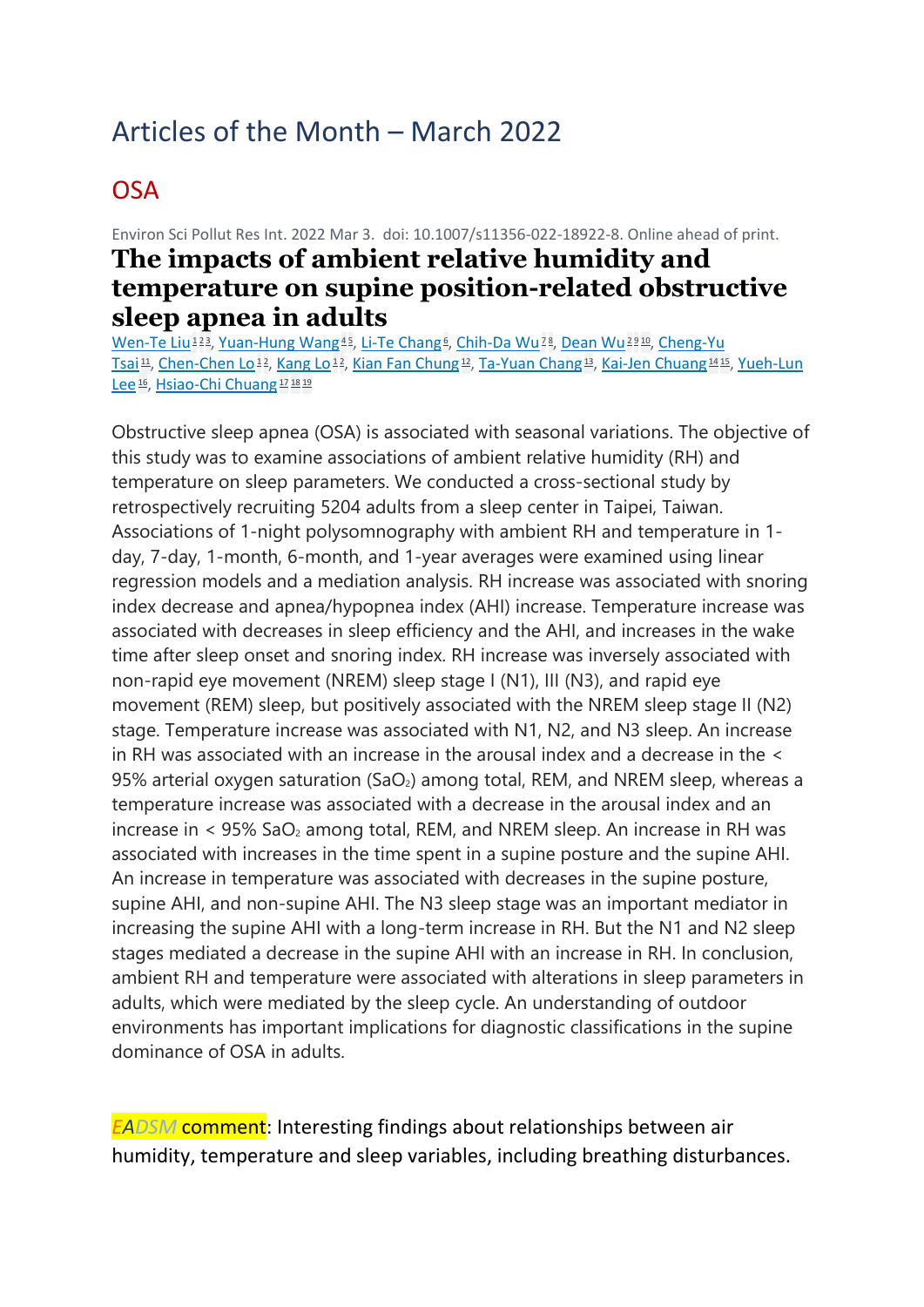Sleep. 2022 Mar 3;zsac050. doi: 10.1093/sleep/zsac050. Online ahead of print. Link: [https://academic.oup.com/sleep/advance](https://academic.oup.com/sleep/advance-article/doi/10.1093/sleep/zsac050/6541650?login=true)[article/doi/10.1093/sleep/zsac050/6541650?login=true](https://academic.oup.com/sleep/advance-article/doi/10.1093/sleep/zsac050/6541650?login=true)

### **Clinical Polysomnographic Methods for Estimating Pharyngeal Collapsibility in Obstructive Sleep Apnea**

[Daniel Vena](https://pubmed.ncbi.nlm.nih.gov/?sort=date&size=100&term=Vena+D&cauthor_id=35238379)<sup>1</sup>[,](https://pubmed.ncbi.nlm.nih.gov/35238379/#affiliation-3) [Luigi Taranto-Montemurro](https://pubmed.ncbi.nlm.nih.gov/?sort=date&size=100&term=Taranto-Montemurro+L&cauthor_id=35238379)<sup>1</sup>, [Ali Azarbarzin](https://pubmed.ncbi.nlm.nih.gov/?sort=date&size=100&term=Azarbarzin+A&cauthor_id=35238379)<sup>1</sup>, Sara Op [de Beeck](https://pubmed.ncbi.nlm.nih.gov/?sort=date&size=100&term=Op+de+Beeck+S&cauthor_id=35238379)<sup>[2](https://pubmed.ncbi.nlm.nih.gov/35238379/#affiliation-2)3</sup>, Melania [Marques](https://pubmed.ncbi.nlm.nih.gov/?sort=date&size=100&term=Marques+M&cauthor_id=35238379)<sup>[1](https://pubmed.ncbi.nlm.nih.gov/35238379/#affiliation-1)4</sup>[,](https://pubmed.ncbi.nlm.nih.gov/35238379/#affiliation-1) [Olivier M Vanderveken](https://pubmed.ncbi.nlm.nih.gov/?sort=date&size=100&term=Vanderveken+OM&cauthor_id=35238379)<sup>[2](https://pubmed.ncbi.nlm.nih.gov/35238379/#affiliation-2)[3](https://pubmed.ncbi.nlm.nih.gov/35238379/#affiliation-3)5</sup>, [Bradley A Edwards](https://pubmed.ncbi.nlm.nih.gov/?sort=date&size=100&term=Edwards+BA&cauthor_id=35238379)<sup>[6](https://pubmed.ncbi.nlm.nih.gov/35238379/#affiliation-6)2</sup>, [Laura Gell](https://pubmed.ncbi.nlm.nih.gov/?sort=date&size=100&term=Gell+L&cauthor_id=35238379)<sup>1</sup>, [Nicole Calianese](https://pubmed.ncbi.nlm.nih.gov/?sort=date&size=100&term=Calianese+N&cauthor_id=35238379)<sup>1</sup>, Lauren B [Hess](https://pubmed.ncbi.nlm.nih.gov/?sort=date&size=100&term=Hess+LB&cauthor_id=35238379)<sup>1</sup>[,](https://pubmed.ncbi.nlm.nih.gov/35238379/#affiliation-5) [Reza Radmand](https://pubmed.ncbi.nlm.nih.gov/?sort=date&size=100&term=Radmand+R&cauthor_id=35238379)<sup>1</sup>, [Garun S Hamilton](https://pubmed.ncbi.nlm.nih.gov/?sort=date&size=100&term=Hamilton+GS&cauthor_id=35238379)<sup>[8](https://pubmed.ncbi.nlm.nih.gov/35238379/#affiliation-8)9</sup>, [Simon A Joosten](https://pubmed.ncbi.nlm.nih.gov/?sort=date&size=100&term=Joosten+SA&cauthor_id=35238379)<sup>89</sup>, [Johan Verbraecken](https://pubmed.ncbi.nlm.nih.gov/?sort=date&size=100&term=Verbraecken+J&cauthor_id=35238379)<sup>[2](https://pubmed.ncbi.nlm.nih.gov/35238379/#affiliation-2)5</sup>, Marc [Braem](https://pubmed.ncbi.nlm.nih.gov/?sort=date&size=100&term=Braem+M&cauthor_id=35238379)<sup>[2](https://pubmed.ncbi.nlm.nih.gov/35238379/#affiliation-2)[10](https://pubmed.ncbi.nlm.nih.gov/35238379/#affiliation-10)</sup>, [David P White](https://pubmed.ncbi.nlm.nih.gov/?sort=date&size=100&term=White+DP&cauthor_id=35238379)<sup>1</sup>[,](https://pubmed.ncbi.nlm.nih.gov/35238379/#affiliation-1) [Susan Redline](https://pubmed.ncbi.nlm.nih.gov/?sort=date&size=100&term=Redline+S&cauthor_id=35238379)<sup>1</sup>, [Scott A Sands](https://pubmed.ncbi.nlm.nih.gov/?sort=date&size=100&term=Sands+SA&cauthor_id=35238379)<sup>1</sup>, [Andrew Wellman](https://pubmed.ncbi.nlm.nih.gov/?sort=date&size=100&term=Wellman+A&cauthor_id=35238379)<sup>[1](https://pubmed.ncbi.nlm.nih.gov/35238379/#affiliation-1)</sup>

**Study objectives:** Obstructive sleep apnea has major health consequences but is challenging to treat. For many therapies, efficacy is determined by the severity of underlying pharyngeal collapsibility, yet there is no accepted clinical means to measure it. Here we provide insight into which polysomnographic surrogate measures of collapsibility are valid, applicable across the population, and predictive of therapeutic outcomes.

**Methods:** Seven promising polysomnography-derived surrogate collapsibility candidates were evaluated: Vpassive (flow at eupneic ventilatory drive), Vmin (ventilation at nadir drive), event depth (depth of the average respiratory event), oxygen desaturation slope and mean oxygen desaturation (events-related averages), Fhypopneas (fraction of events scored as hypopneas), and apnea index. Evaluation included 1) validation by comparison to physiological gold-standard collapsibility values (critical closing pressure, Pcrit), 2) capacity to detect increased collapsibility with older age, male sex, and obesity in a large community-based cohort (Multi-Ethnic Study of Atherosclerosis, MESA), and 3) prediction of treatment efficacy (oral appliances and pharmacological pharyngeal muscle stimulation using atomoxetineplus-oxybutynin).

**Results:** Pcrit was significantly correlated with Vmin (r=-0.54), event depth (r=0.49), Vpassive ( $r=-0.38$ ), Fhypopneas ( $r=-0.46$ ), and apnea index ( $r=-0.46$ ; all  $p<0.01$ ) but not others. All measures detected greater collapsibility with male sex, age, and obesity, except Fhypopneas and apnea index which were not associated with obesity. Fhypopneas, and apnea index were associated with oral appliance and atomoxetineplus-oxybutynin efficacy (both p<0.05).

**Conclusions:** Among several candidates, event depth, Fhypopneas, and apnea index were identified as a preferred pharyngeal collapsibility surrogates for use in the clinical arena.

*EADSM* comment: A further step forward in diagnosing OSA.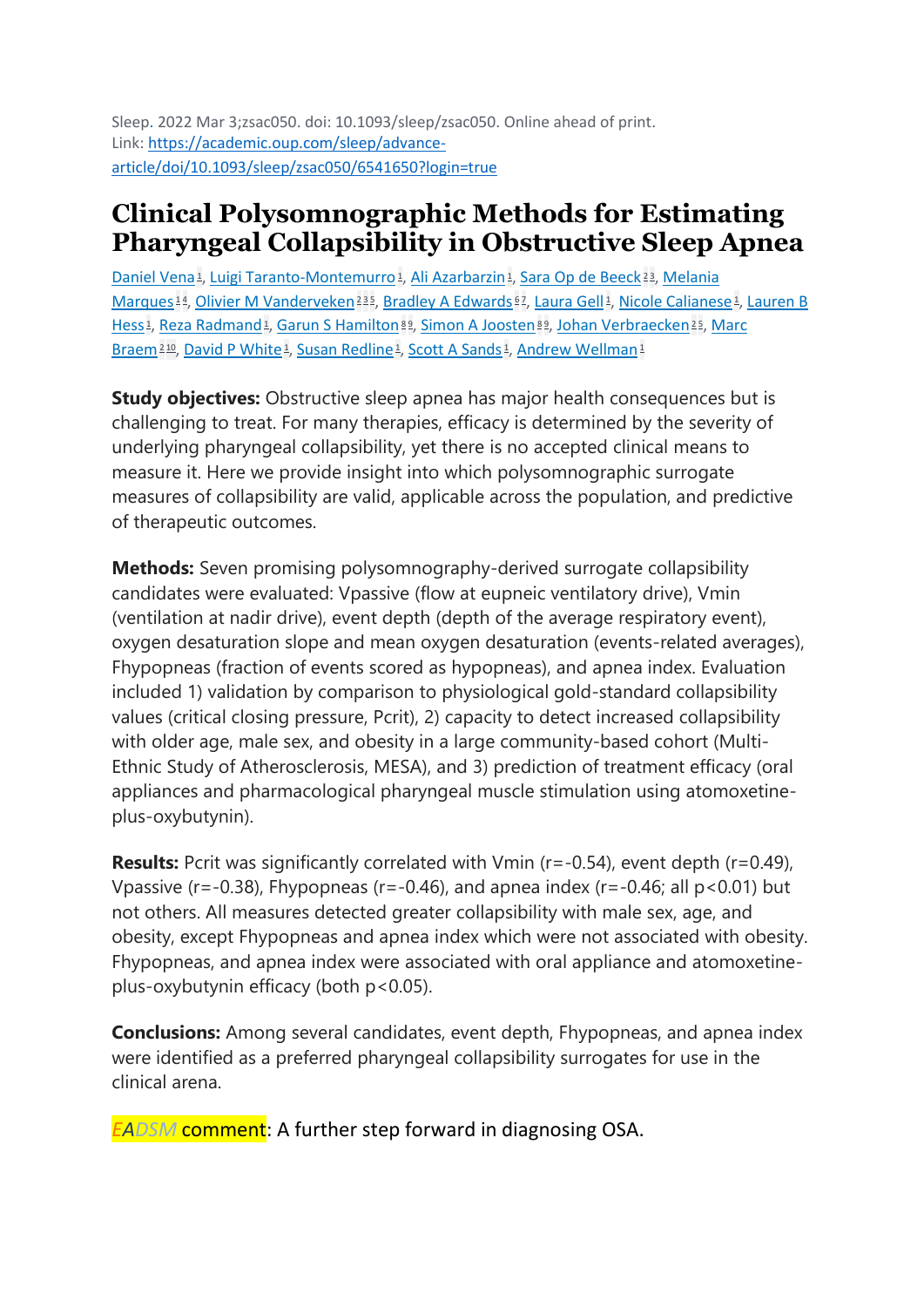### **MAD**

Sleep Breath. 2022 Mar 29. doi: 10.1007/s11325-022-02601-6. Online ahead of print. Link:<https://link.springer.com/article/10.1007/s11325-022-02601-6>

### **Mandibular advancement device: prescription in adult dental sleep medicine - guideline of the German Society of Dental Sleep Medicine**

[Olaf Bernhardt](https://pubmed.ncbi.nlm.nih.gov/?sort=date&size=100&term=Bernhardt+O&cauthor_id=35349009)<sup>1</sup>[,](https://pubmed.ncbi.nlm.nih.gov/35349009/#affiliation-5) [Nikolaos Nikitas Giannakopoulos](https://pubmed.ncbi.nlm.nih.gov/?sort=date&size=100&term=Giannakopoulos+NN&cauthor_id=35349009)<sup>[2](https://pubmed.ncbi.nlm.nih.gov/35349009/#affiliation-2)3</sup>, [Markus Heise](https://pubmed.ncbi.nlm.nih.gov/?sort=date&size=100&term=Heise+M&cauthor_id=35349009)<sup>4</sup>, [Alexander Meyer](https://pubmed.ncbi.nlm.nih.gov/?sort=date&size=100&term=Meyer+A&cauthor_id=35349009)<sup>5</sup>, Dagmar **[Norden](https://pubmed.ncbi.nlm.nih.gov/?sort=date&size=100&term=Norden+D&cauthor_id=35349009)<sup>6</sup>[,](https://pubmed.ncbi.nlm.nih.gov/35349009/#affiliation-7) [Jörg Schlieper](https://pubmed.ncbi.nlm.nih.gov/?sort=date&size=100&term=Schlieper+J&cauthor_id=35349009)**<sup>z</sup>, [Horst Kares](https://pubmed.ncbi.nlm.nih.gov/?sort=date&size=100&term=Kares+H&cauthor_id=35349009)<sup>[8](https://pubmed.ncbi.nlm.nih.gov/35349009/#affiliation-8)</sup>

**Purpose:** Obstructive sleep apnea (OSA) may result in severe health onditions, reduces quality of live, and affects high percentages of the adult population. Due to recent changes in the German health care regulations, mandibular advancement devices (MAD) will become available as a treatment option for OSA to a greater extent for general dentists and their patients.

**Methods:** A guideline development group consisting of nine members representing four German dental and medical organizations was formed, in order to provide critical information and orientation to the main stakeholders (dentists and patients), regarding the use of MAD for the treatment of OSA within dental sleep medicine.

**Results:** This guideline aims to inform physicians and dentists, particularly those with acquired qualification/specialization in sleep medicine (or in the diagnosis and treatment of sleep-related breathing disorders), as well as experts, payers, and patients. It delivers recommendations on technical requirements for MAD prescription and fabrication, clinical procedures, maintenance, and follow-up procedures.

**Conclusion:** A MAD should be designed for long-term therapy and must be a custom made, adjustable, bimaxillary retained two-splint system equipped with adjustable protrusive elements. The fabrication in a dental laboratory should be based on dental impressions or scans and three-dimensional registrations of the starting position taken with a bite gauge.

*EADSM* comment: New dental sleep medicine guideline, that will of interest for many readers.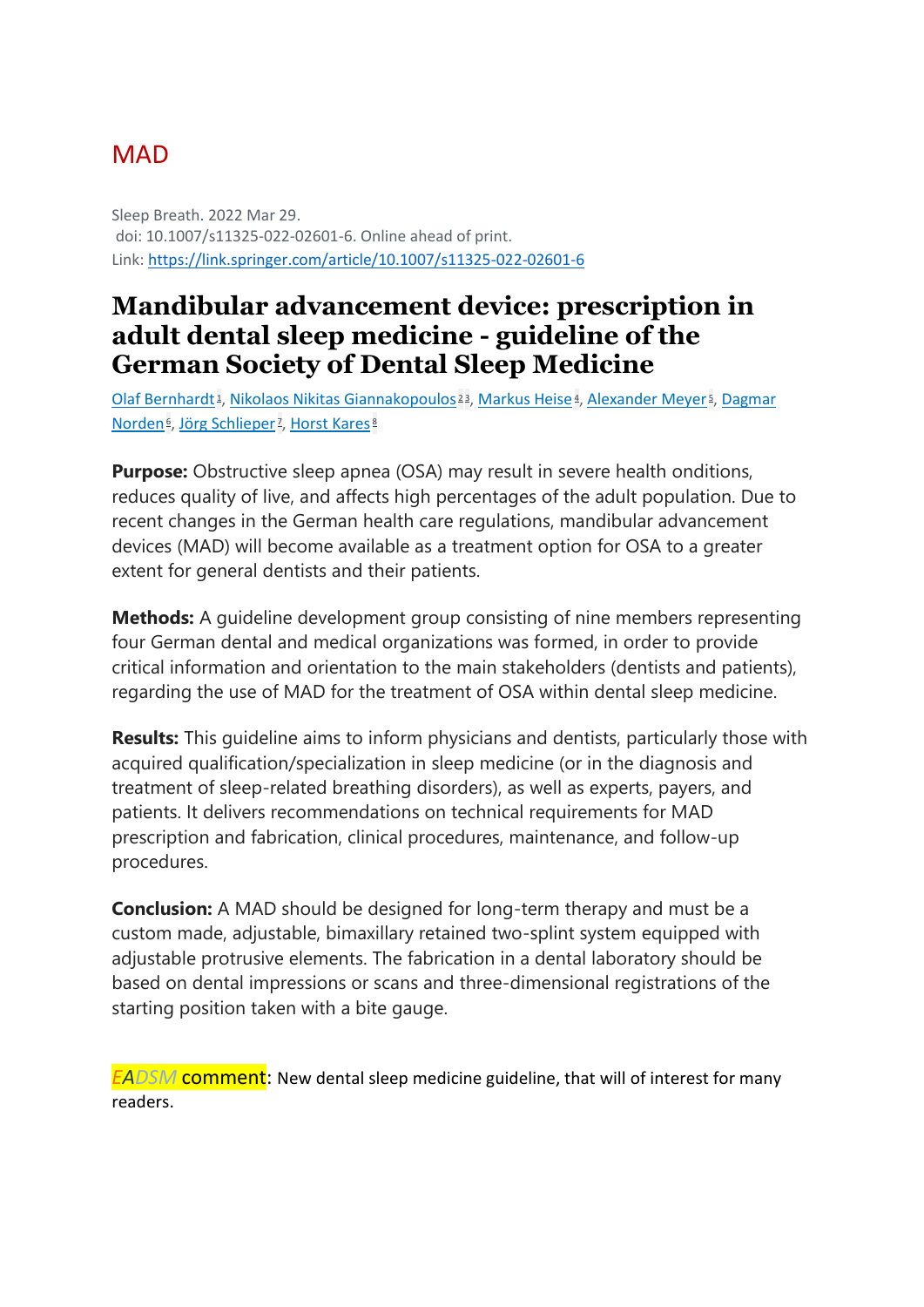#### **ARTICLE IN PRESS**



#### **CLINICAL RESEARCH**

### Modified biblock versus monoblock mandibular advancement appliances for treatment of obstructive sleep apnea: A randomized controlled trial

Mervat E. Abd-Ellah, BDM, MSc, PhD,<sup>a</sup> Faten S. Mohamed, BDM, MSc, PhD,<sup>b</sup> Mohamed M. Khamis, BDM, MSc, PhD,<sup>c</sup> and Nashwa H. Abdel Wahab, MBBS, MSc, PhD<sup>d</sup>

#### **ABSTRACT**

Statement of problem. The high prevalence of obstructive sleep apnea represents a serious public health problem. Oral appliances have gained wide acceptance among patients diagnosed with obstructive sleep apnea, who should wear them every night. A comfortable oral appliance is mandatory for successful treatment outcomes.

Purpose. The purpose of this randomized controlled trial was the assessment of the influence of 2 different designs of the mandibular advancement appliance (MAA), modified biblock and monoblock, for the management of obstructive sleep apnea.

Material and methods. The study was designed as a prospective 2-arm randomized controlled clinical trial conducted in parallel. Twenty participants (aged 40 ±7.5 years) diagnosed with moderate obstructive sleep apnea were randomly assigned to a control group (n=10), receiving monoblock MAA, and a study group (n=10), receiving modified biblock MAA with elastics. Both appliances were fabricated by using computer-aided design and computer-aided manufacture (CAD-CAM) technology at different mandibular advancement levels (MALs): 50% and 75% of maximum MAL. A total of 60 cone beam computed tomography scans, 60 overnight full polysomnography sleep tests, 60 STOP-Bang questionnaires, and 40 Usability of Sleep Apnea Equipment-Oral Appliance (USE-OA) questionnaires were collected and analyzed blindly at baseline (initial visit), 50% MAL (3 months), and 75% MAL (6 months). The main outcome measures were the upper airway volume, linear anteroposterior and cross-sectional airway measurements, Apnea Hypopnea Index, Respiratory Disturbance Index, STOP-Bang questionnaire scoring, and USE-OA questionnaire scoring. Nonparametric statistical analysis was performed by using a statistical software program ( $\alpha$ =.05). With a beta error accepted of up to 20%, the power of the study was 80%

Results. At 75% MAL, the percentage change in upper airway volumetric measurements showed a favorable increase: biblock group (115%) and monoblock group (42%), with a statistically significant difference ( $P=001$ ). The linear anteroposterior airway measurements and the percentage change in cross-sectional airway measurements were statistically similar: biblock group (80%) and (75%) monoblock group (60%), (54%) (P=.450, P=.151, respectively). The percentage change in the Apnea Hypopnea Index significantly decreased: biblock group (-89%) and monoblock group (-54%) (P<.001). The percentage change in the Respiratory Disturbance Index decreased: biblock group (-78%) and monoblock group (-62%) (P<.023). From the STOP-Bang questionnaire scoring, 100% of both groups showed low risk for obstructive sleep apnea at 75% MAL. From the satisfaction scoring on the USE-OA questionnaire, the biblock group was 100% strong satisfaction and the monoblock group was 50% satisfaction and 50% fairly satisfied.

Conclusions. The modified biblock MAA with elastics showed significant improvements in patients diagnosed with obstructive sleep apnea regarding upper airway measurements and full polysomnography vital parameters when compared with monoblock MAA. (J Prosthet Dent  $2022: m-m-1$ 

*EADSM* comment: More studies regarding the efficacy of various designs of MADs are welcome, like this article.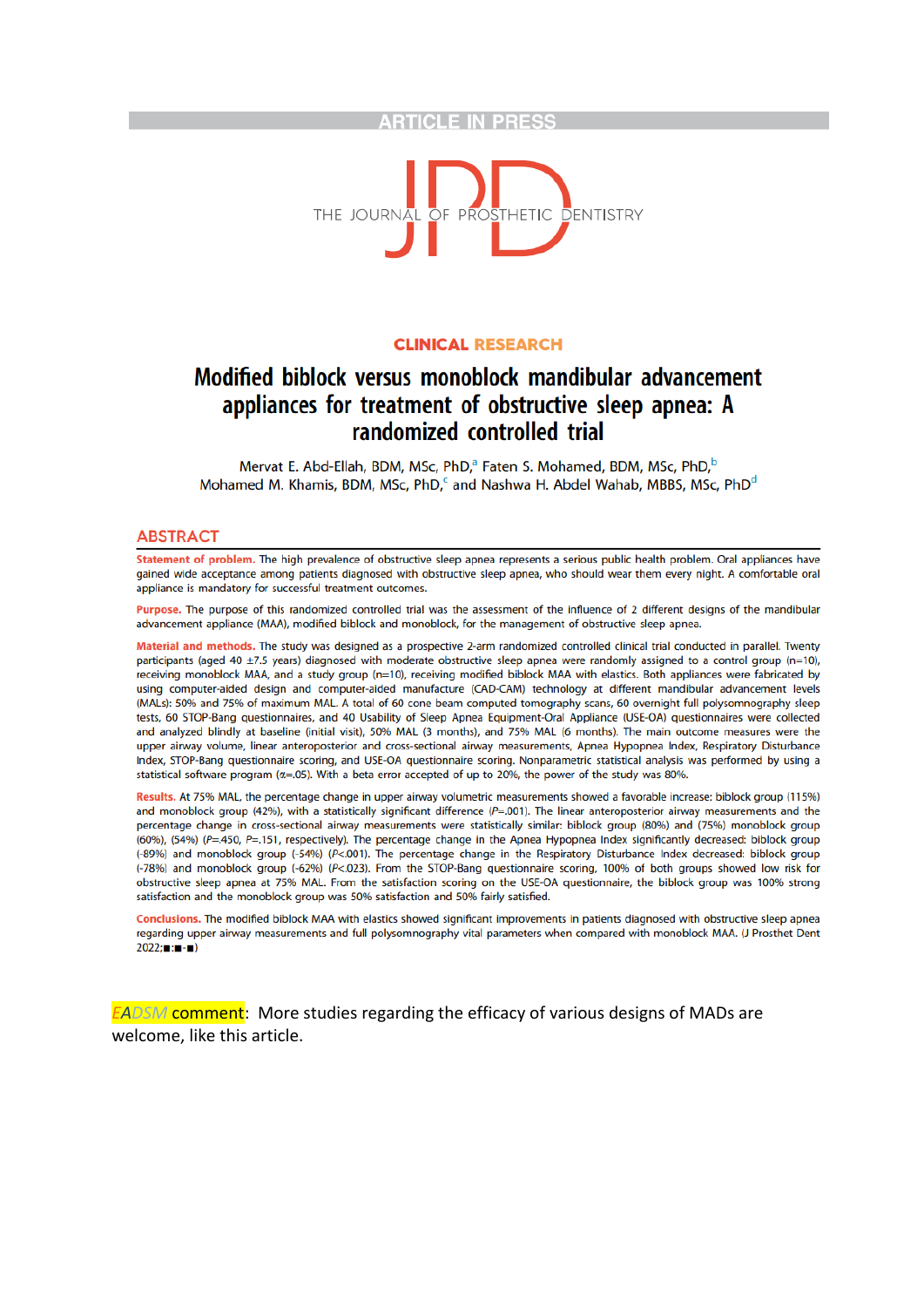Ann Am Thorac Soc. 2022 Mar 7. doi: 10.1513/AnnalsATS.202109-1050OC. Online ahead of print.

### **Mouth Closing to Improve the Efficacy of Mandibular Advancement Devices in Sleep Apnea**

[Gonzalo Labarca](https://pubmed.ncbi.nlm.nih.gov/?sort=date&size=100&term=Labarca+G&cauthor_id=35254967)<sup>1</sup>[,](https://pubmed.ncbi.nlm.nih.gov/35254967/#affiliation-5) [Scott A Sands](https://pubmed.ncbi.nlm.nih.gov/?sort=date&size=100&term=Sands+SA&cauthor_id=35254967)<sup>2</sup>, [Vicki Cohn](https://pubmed.ncbi.nlm.nih.gov/?sort=date&size=100&term=Cohn+V&cauthor_id=35254967)<sup>3</sup>, [Gail Demko](https://pubmed.ncbi.nlm.nih.gov/?sort=date&size=100&term=Demko+G&cauthor_id=35254967)<sup>4</sup>, [Daniel Vena](https://pubmed.ncbi.nlm.nih.gov/?sort=date&size=100&term=Vena+D&cauthor_id=35254967)<sup>5</sup>, Ludovico [Messineo](https://pubmed.ncbi.nlm.nih.gov/?sort=date&size=100&term=Messineo+L&cauthor_id=35254967)<sup>g</sup>[,](https://pubmed.ncbi.nlm.nih.gov/35254967/#affiliation-5) [Laura Gell](https://pubmed.ncbi.nlm.nih.gov/?sort=date&size=100&term=Gell+L&cauthor_id=35254967)<sup>2</sup>, [Lauren Hess](https://pubmed.ncbi.nlm.nih.gov/?sort=date&size=100&term=Hess+L&cauthor_id=35254967)<sup>z</sup>, [David P White](https://pubmed.ncbi.nlm.nih.gov/?sort=date&size=100&term=White+DP&cauthor_id=35254967)<sup>g</sup>, [Andrew Wellman](https://pubmed.ncbi.nlm.nih.gov/?sort=date&size=100&term=Wellman+A&cauthor_id=35254967)<sup>g</sup>, [Ali Azarbarzin](https://pubmed.ncbi.nlm.nih.gov/?sort=date&size=100&term=Azarbarzin+A&cauthor_id=35254967)<sup>[2](https://pubmed.ncbi.nlm.nih.gov/35254967/#affiliation-2)</sup>

**Rationale:** Mouth breathing increases upper airway collapsibility, leading to decreased efficacy of obstructive sleep apnea (OSA) treatments. We hypothesized that the use of mandibular advancement devices (MAD) increases mouth breathing and, thus, using an adhesive mouthpiece (AMT), to prevent mouth breathing, in combination with MAD can improve the treatment efficacy.

**Objectives:** To evaluate the efficacy of MAD + AMT in comparison to MAD alone.

**Methods:** A prospective crossover pilot study was designed to test this hypothesis. Briefly, adult participants with an apnea-hypopnea index (AHI) between 10-50 events/h at the screening visit were randomized to no treatment (baseline), MAD treatment, AMT treatment, and MAD+AMT treatment. As a primary analysis, absolute AHI was compared between MAD and MAD + AMT arms. Secondary analyses included quantifying the percent change in AHI, percentage of complete (AHI < 5 events/h) and incomplete (AHI 5 - 10 events/h) responders, and the efficacy of AMT alone in comparison with other treatment arms.

**Results:** A total 21 of participants were included. (Baseline AHI= 24.3±9.9 event/h) The median AHI (Interquartile [IQR]) in the MAD and MAD+AMT arms were 10.5 [5.4- 19.6] events/h and 5.6 [2.2-11.7] events/h (p-value= 0.02), respectively. A total of 76% of individuals achieved an AHI < 10 events/h in the MAD + AMT arm vs. 43% in the MAD arm (p-value<0.01). Finally, the observed effect was similar in moderate to severe OSA (AHI ≥15 events/h) in terms of absolute reduction and treatment responders, and AMT alone did not significantly reduce the AHI compared to baseline.

**Conclusion:** Combination of an adhesive mouthpiece and MAD is a more effective therapy than MAD alone. These findings may help improve clinical decision-making in sleep apnea.

*EADSM* comment: Another step forward in the identification of a "golden standard MAD". Although, to totally prevent from mouth breathing might be difficult for patients with nasal congestion.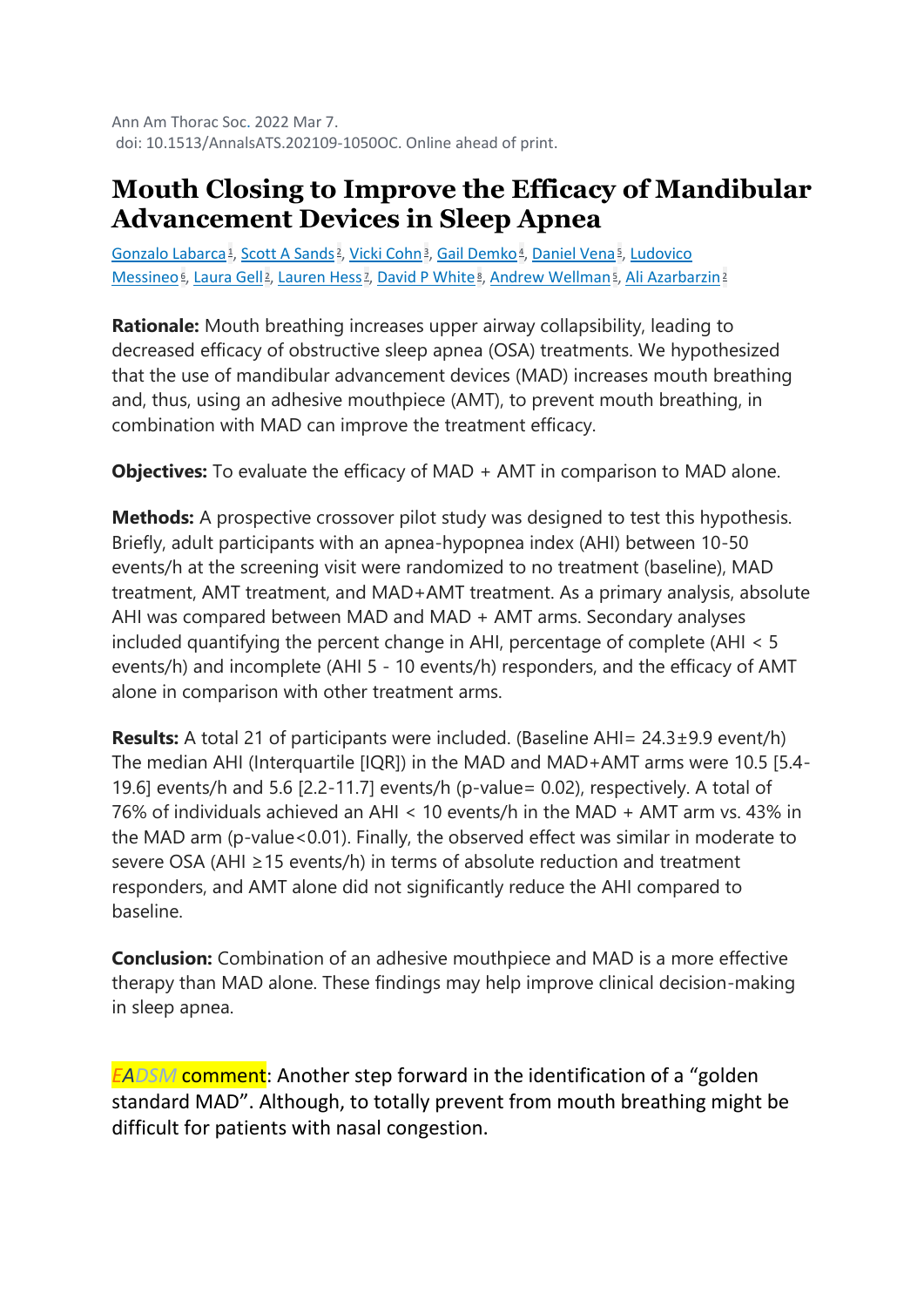Cureus. 2022 Jan 31;14(1):e21759.

doi: 10.7759/cureus.21759. eCollection 2022 Jan.

Link:<https://www.ncbi.nlm.nih.gov/pmc/articles/PMC8890605/>

### **Continuous Positive Airway Pressure vs Mandibular Advancement Devices in the Treatment of Obstructive Sleep Apnea: An Updated Systematic Review and Meta-Analysis**

[Meghana Pattipati](https://pubmed.ncbi.nlm.nih.gov/?sort=date&size=100&term=Pattipati+M&cauthor_id=35251830)<sup>1</sup>[,](https://pubmed.ncbi.nlm.nih.gov/35251830/#affiliation-3) [Goutham Gudavalli](https://pubmed.ncbi.nlm.nih.gov/?sort=date&size=100&term=Gudavalli+G&cauthor_id=35251830)<sup>2</sup>, [Matthew Zin](https://pubmed.ncbi.nlm.nih.gov/?sort=date&size=100&term=Zin+M&cauthor_id=35251830)<sup>1</sup>, [Lohitha Dhulipalla](https://pubmed.ncbi.nlm.nih.gov/?sort=date&size=100&term=Dhulipalla+L&cauthor_id=35251830)<sup>2</sup>, Essasani [Kolack](https://pubmed.ncbi.nlm.nih.gov/?sort=date&size=100&term=Kolack+E&cauthor_id=35251830)<sub>4</sub>[,](https://pubmed.ncbi.nlm.nih.gov/35251830/#affiliation-1) [Monika Karki](https://pubmed.ncbi.nlm.nih.gov/?sort=date&size=100&term=Karki+M&cauthor_id=35251830)4, [Pradeep Kumar Devarakonda](https://pubmed.ncbi.nlm.nih.gov/?sort=date&size=100&term=Devarakonda+PK&cauthor_id=35251830)4, [Linus Yoe](https://pubmed.ncbi.nlm.nih.gov/?sort=date&size=100&term=Yoe+L&cauthor_id=35251830)<sup>[1](https://pubmed.ncbi.nlm.nih.gov/35251830/#affiliation-1)</sup>

**Introduction:** Obstructive sleep apnea (OSA) is the most common sleep-related breathing disorder which has various treatment options, however, continuous positive airway pressure (CPAP) remains the gold standard. The aim of this metaanalysis is to compare the current first-line treatment of OSA, i.e., the continuous positive airway pressure (CPAP) with mandibular advancement devices (MADs) in mild to severe OSA.

**Objective:** This meta-analysis is a comparison of the efficacy of continuous positive airway pressure vs mandibular advancement devices in patients with mild to severe obstructive sleep apnea. The primary objective of the meta-analysis is to compare the efficacy of CPAP vs MADs in the treatment of OSA. This meta-analysis includes randomized control and cross-over studies that compare the efficacy of CPAP and MAD and outcomes are reported in terms of apnea-hypopnea index (AHI), lowest oxygen saturation, and Epworth sleepiness scale both pre- and post-treatment.

**Data sources and study selection:** A PubMed and Cochrane database search was conducted in May 2021 and study bibliographies were reviewed. Randomized clinical trials comparing the effect of CPAP and MAD on AHI, lowest oxygen saturation, and ESS in patients with obstructive sleep apnea were selected. Of the 436 studies initially identified, eight were selected for analysis after screening. The quantitative measures used for comparing the efficacy of CPAP and MAD were post-treatment apneahypopnea index (AHI), lowest oxygen saturation, and post-treatment Epworth score scale (ESS).

**Data extraction and synthesis:** A network of meta-analyses was performed using RevMan (Copenhagen, Denmark: Nordic Cochrane Center) where multivariate random-effects models were used to generate pooled estimates. Data were analyzed using generic inverse variance method and P < 0.05 is regarded as statistically significant. Combined summary statistics of standardized (STD) paired difference in mean for individual studies and combined studies was calculated. A chi-square-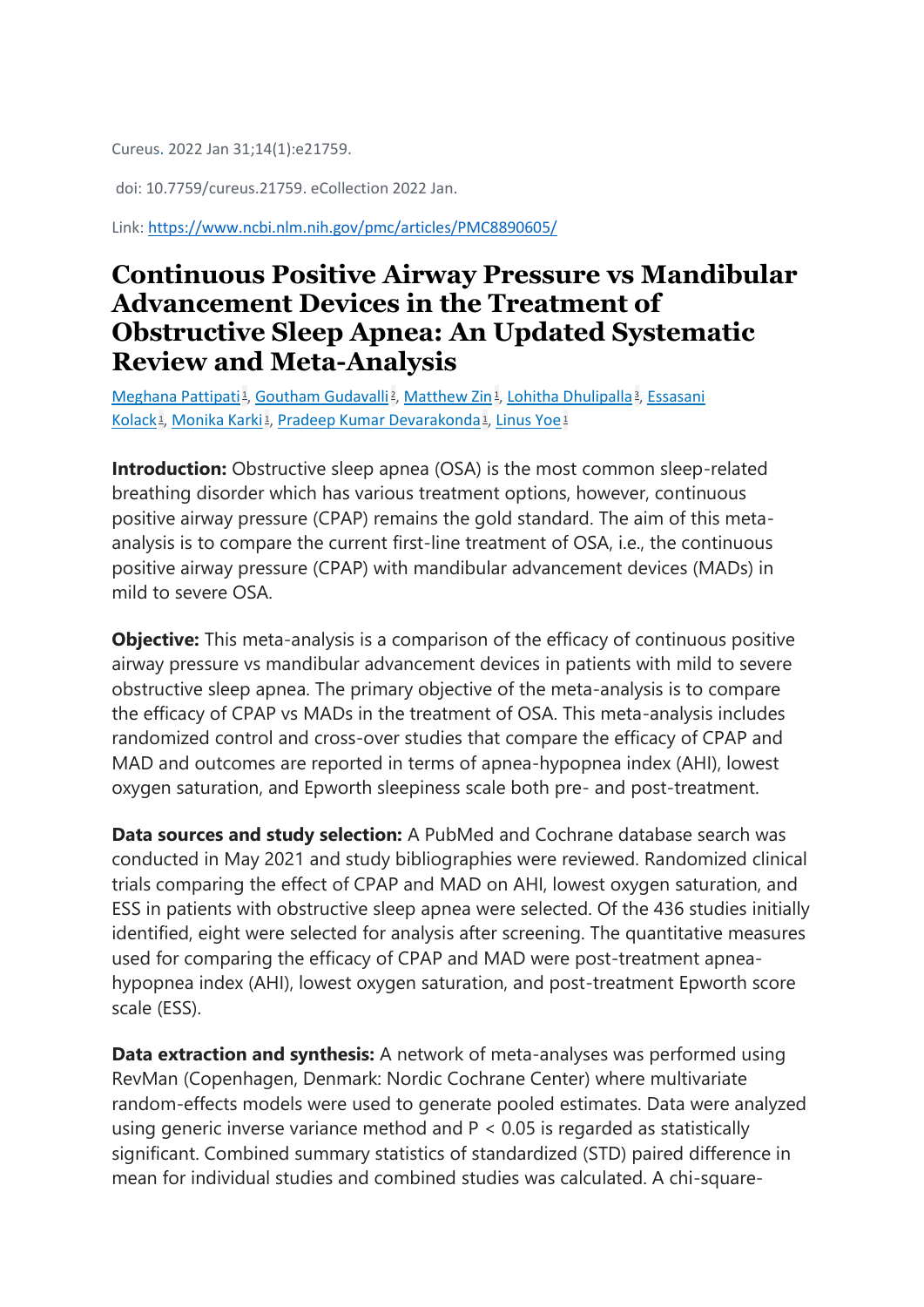based test of homogeneity was performed and the inconsistency index (I 2 ) statistic was determined.

**Results:** Compared the AHI, lowest oxygen saturation, and ESS from baseline to follow-up pre- and post-treatment in both CPAP and MAD groups; after the database search 436 records were identified, eight studies were included in the RCT, and three were RCT crossover studies. The duration of treatment varies in each group. AHI, ESS, and lowest oxygen saturation are calculated pre- and posttreatment. Compared with MAD, CPAP was associated with decrease in AHI with a mean difference of -5.83 (95% CI, -8.85, -2.81, P < 0.01). The lowest oxygen saturation was also decreased in CPAP group compared to MAD group with a mean difference of 0.72 (95% CI, 0.51, 0.94,  $P < 0.01$ ). However, there was no statistically significant difference in ESS between CPAP and MAD group with a mean difference of 0.23 (95% CI, -0.24, 0.70,  $P = 0.34$ ). The meta-analysis states that among patients with obstructive sleep apnea, both CPAP and MADs are effective in reducing the AHI and lowest oxygen saturation, however, no significant difference was found in ESS pre- and post-treatment.

**Conclusions:** CPAP still remains the gold standard for the treatment of OSA and should continue to be recommended as a treatment for OSA. MAD can be used as adjunctive treatment or as a treatment for those who cannot readily access or do not prefer CPAP.

*EADSM* comment: Always interesting with new meta-analyses, although not much new in this area.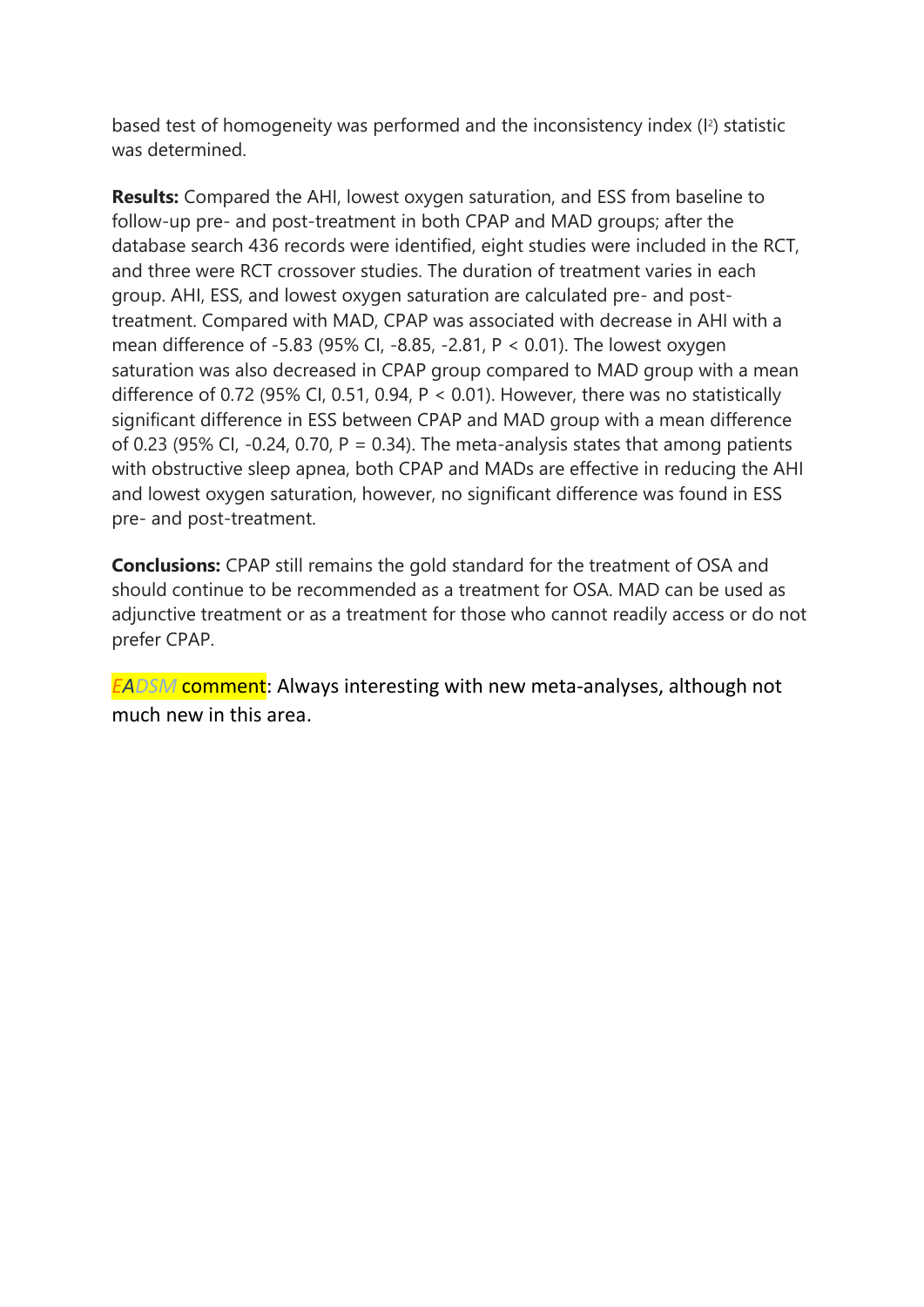Link:<https://onlinelibrary.wiley.com/doi/10.1111/joor.13316>

### **Disparities in oxygen saturation and hypoxic burden levels in obstructive sleep apnoea patient's response to oral appliance treatment**

<u>[Ji Woon Park](https://pubmed.ncbi.nlm.nih.gov/?sort=date&size=100&term=Park+JW&cauthor_id=35274338) [1](https://pubmed.ncbi.nlm.nih.gov/35274338/#affiliation-1)[2](https://pubmed.ncbi.nlm.nih.gov/35274338/#affiliation-2)3[,](https://pubmed.ncbi.nlm.nih.gov/35274338/#affiliation-3) [Fernanda R Almeida](https://pubmed.ncbi.nlm.nih.gov/?sort=date&size=100&term=Almeida+FR&cauthor_id=35274338) 1</u>

**Background:** Oxygen saturation indices show a strong correlation with long-term health outcomes. Nonetheless, evidence on the relationship between reduction in respiratory events and increase in oxygenation levels following oral appliance (OA) treatment is scarce.

**Objectives:** To verify the relationship between reduction in the apnoea-hypopnoea index (AHI) and oxygen saturation levels following OA treatment, we have conducted an evaluation of polysomnography (PSG) and clinical parameters associated with the improvement of oxygen desaturation.

**Methods:** OSA patients (n = 48) who received an OA and had pre- and posttreatment PSG were classified into three responder groups according to the change in AHI and min O<sub>2</sub> post-treatment: responder<sub>AHlonly</sub> (decrease in AHI of ≥50% but increase in min  $O_2$  level of <4% or decrease); responder  $_{MinO2 only}$  (increase in min  $O_2$  level of ≥4% but decrease in AHI <50% or increase) and responder<sub>Congruous</sub> (decrease in AHI of ≥50% and increase in min O<sub>2</sub> level of ≥4%). Various demographic and PSG variables were statistically compared among groups.

**Results:** There were 26 (54.17%) responder<sub>AHlonly</sub>, 9 (18.75%) responder<sub>MinO2only</sub> and 13 (27.08%) responder $_{\text{Congruous}}$ . Pre-treatment min  $O_2$  was significantly lower in responder $_{\text{MinO2only}}$ . A higher pre-treatment min  $O_2$  showed a significant correlation with a smaller amount of change in mean  $O_2$  (r = -.486) and min  $O_2$  (r = -.764) with treatment. Pre-treatment min  $O<sub>2</sub>$  showed the strongest ability to predict those who would show a  $\geq$ 4% min O<sub>2</sub> increase following treatment.

**Conclusion:** Certain patients do not show sufficient decrease in hypoxaemia in spite of the improvement in AHI. Pre-treatment min  $O<sub>2</sub>$  should be considered in OA treatment planning regarding its close relation to improvements in oxygenation levels with treatment.

*EADSM* comment: Interesting new way of identifying success with MAD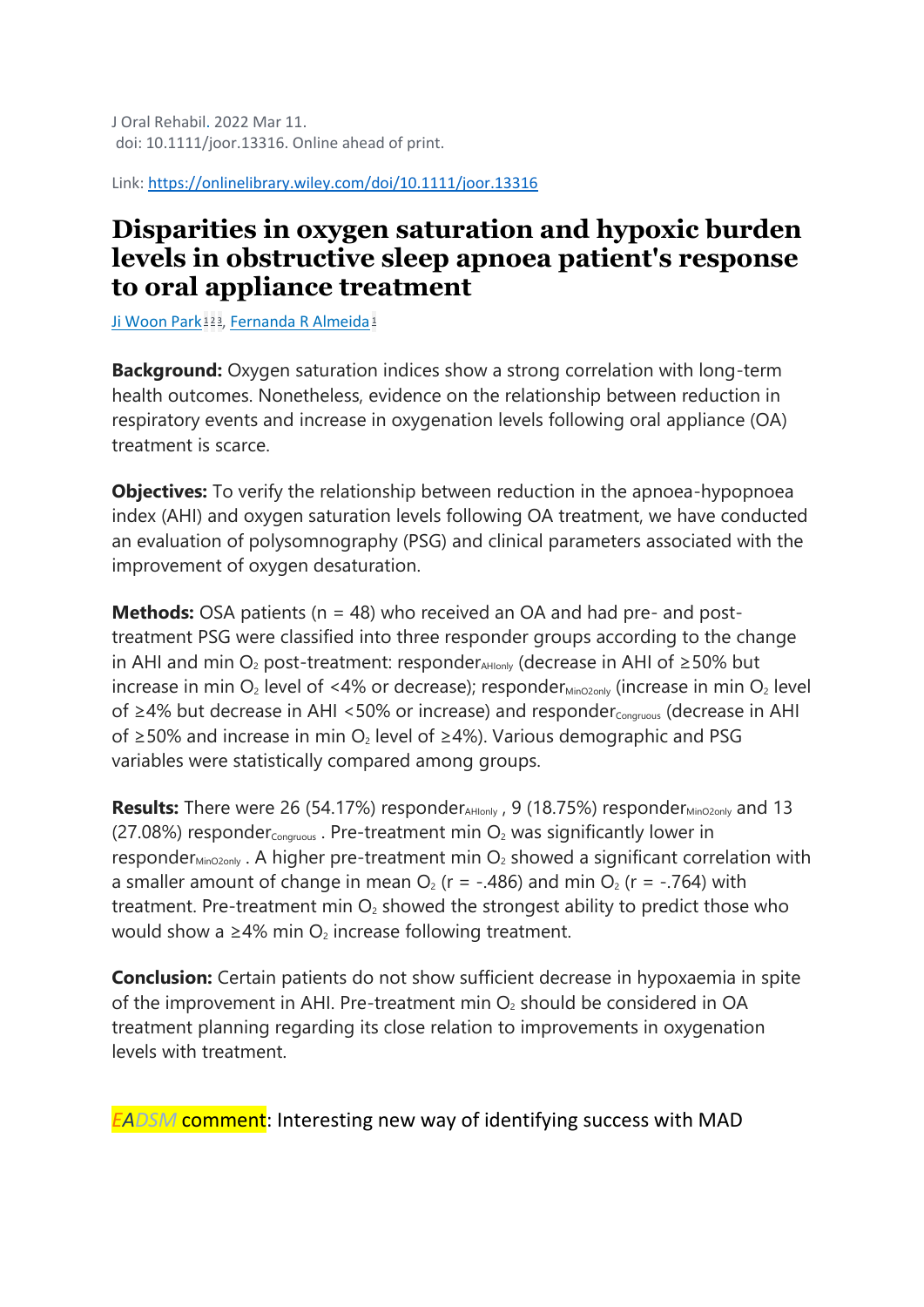J Pers Med. 2022 Mar 16;12(3):483.

doi: 10.3390/jpm12030483.

Link:<https://www.mdpi.com/2075-4426/12/3/483>

### **Dental and Skeletal Side Effects of Oral Appliances Used for the Treatment of Obstructive Sleep Apnea and Snoring in Adult Patients-A Systematic Review and Meta-Analysis**

<u>[Ioannis A Tsolakis](https://pubmed.ncbi.nlm.nih.gov/?sort=date&size=100&term=Tsolakis+IA&cauthor_id=35330482)4[,](https://pubmed.ncbi.nlm.nih.gov/35330482/#affiliation-2) [Juan Martin Palomo](https://pubmed.ncbi.nlm.nih.gov/?sort=date&size=100&term=Palomo+JM&cauthor_id=35330482)</u>4, <u>[Stefanos Matthaios](https://pubmed.ncbi.nlm.nih.gov/?sort=date&size=100&term=Matthaios+S&cauthor_id=35330482)8, [Apostolos I Tsolakis](https://pubmed.ncbi.nlm.nih.gov/?sort=date&size=100&term=Tsolakis+AI&cauthor_id=35330482)</u>8

**Background:** Mandibular advancement devices for obstructive sleep apnea treatment are becoming increasingly popular among patients who do not prefer CPAP devices or surgery. Our study aims to evaluate the literature regarding potential dental and skeletal side effects caused by mandibular advancement appliances used for adult OSA treatment.

**Methods:** Electronic databases were searched for published and unpublished literature along with the reference lists of the eligible studies. Randomized clinical trials and non-randomized trials assessing dental and skeletal changes by comparing cephalometric radiographs were selected. Study selection, data extraction, and risk of bias assessment were performed individually and in duplicate. Fourteen articles were finally selected (two randomized clinical trials and 12 non-randomized trials).

**Results:** The results suggest that mandibular advancement devices used for OSA treatment increase the lower incisor proclination by  $1.54 \pm 0.16^{\circ}$ , decrease overjet by  $0.89 \pm 0.04$  mm and overbite by  $0.68 \pm 0.04$  mm, rotate the mandible downward and forward, and increase the SNA angle by to  $0.06 \pm 0.03$ °. The meta-analysis revealed high statistical heterogeneity.

**Conclusions:** The MADs affect the lower incisor proclination, overjet, overbite, the rotation of the mandible and the SNA angle. More randomized clinical trials providing high-quality evidence are needed to support those findings.

*EADSM* comment: Well-known side-effects from MADs that needs more consideration.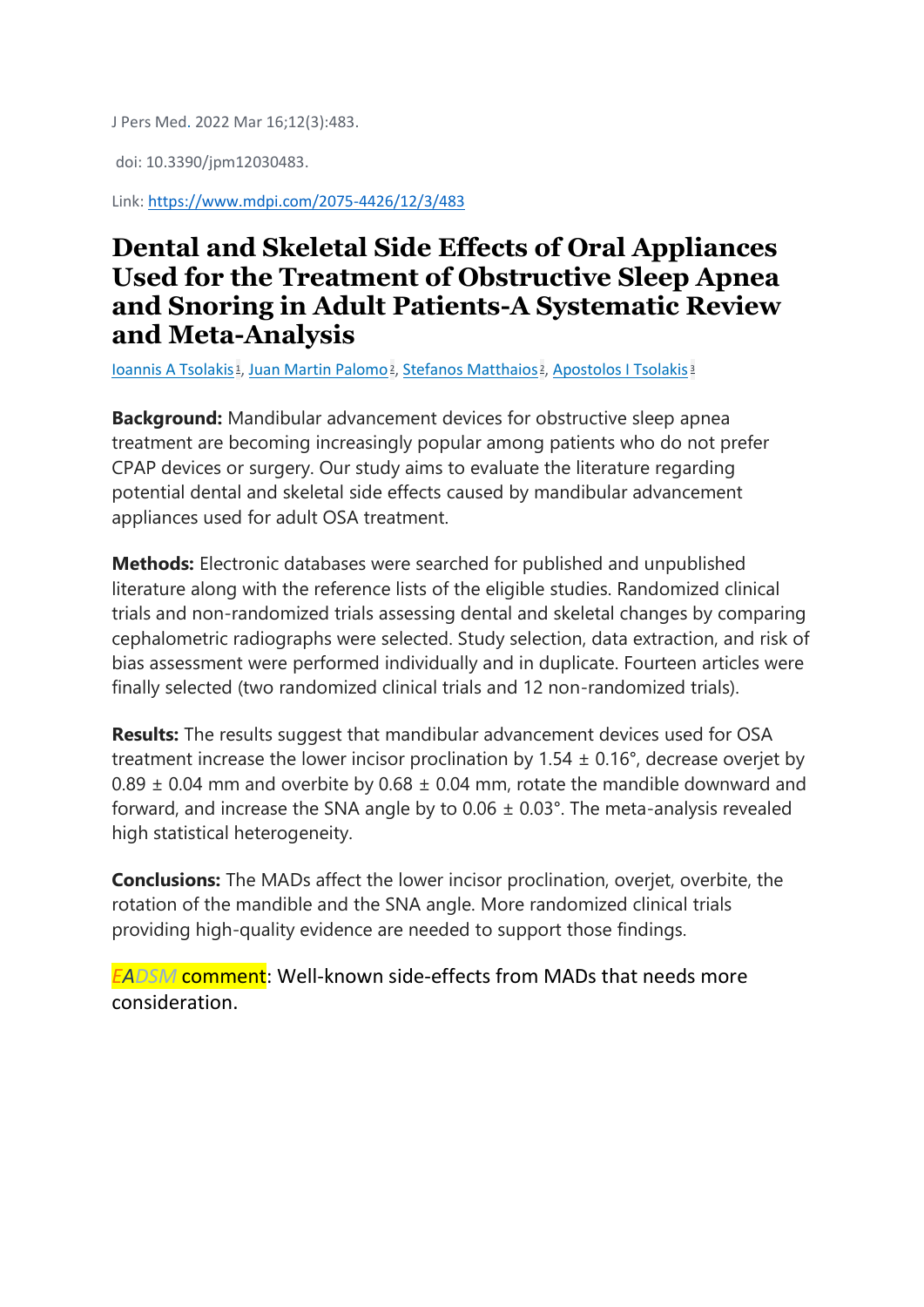Sleep Breath. 2022 Mar 29. doi: 10.1007/s11325-022-02607-0. Online ahead of print.

Link:<https://link.springer.com/article/10.1007/s11325-022-02607-0>

### **Oral appliance therapy for obstructive sleep apnea in multiple system atrophy with floppy epiglottis: a case series of three patients**

<u>[Toshihiko Mikami](https://pubmed.ncbi.nlm.nih.gov/?sort=date&size=100&term=Mikami+T&cauthor_id=35352265) [1](https://pubmed.ncbi.nlm.nih.gov/35352265/#affiliation-1)2[,](https://pubmed.ncbi.nlm.nih.gov/35352265/#affiliation-4) [Tadaharu Kobayashi](https://pubmed.ncbi.nlm.nih.gov/?sort=date&size=100&term=Kobayashi+T&cauthor_id=35352265) 3, [Daichi Hasebe](https://pubmed.ncbi.nlm.nih.gov/?sort=date&size=100&term=Hasebe+D&cauthor_id=35352265) 3, [Yasuyoshi Ohshima](https://pubmed.ncbi.nlm.nih.gov/?sort=date&size=100&term=Ohshima+Y&cauthor_id=35352265) 4, Tetsuya</u> <u>[Takahashi](https://pubmed.ncbi.nlm.nih.gov/?sort=date&size=100&term=Takahashi+T&cauthor_id=35352265) اوّ [Takayoshi Shimohata](https://pubmed.ncbi.nlm.nih.gov/?sort=date&size=100&term=Shimohata+T&cauthor_id=35352265)</u>

**Purpose:** A recent study demonstrated that continuous positive airway pressure (CPAP) may exacerbate obstructive sleep apnea (OSA) in patients with multiple system atrophy (MSA) and a floppy epiglottis (FE) as the CPAP promotes downward displacement of the epiglottis into the laryngeal inlet. In this case series, we examined the effectiveness of an oral appliance (OA) for treating OSA in three patients with MSA and an FE.

**Methods:** Patients with MSA were demonstrated to have an FE on fiberoptic laryngoscopy under sedation using intravenous propofol. The therapeutic intervention was fitting an OA. Polysomnography (PSG) was performed subsequently with the OA in place.

**Results:** In three patients with MSA, some parameters used to assess the severity of OSA improved with an OA. Both apnea-hypopnea index (AHI) and arousal index (ArI) decreased while wearing the OA in two cases while in the third case, apnea index (AI) and cumulative time at peripheral oxygen saturation  $(SpO<sub>2</sub>)$  below 90% (CT90) decreased, but AHI and ArI increased. The only side effects were transient TMJ discomfort, masseter muscle pain, and tooth discomfort.

**Conclusion:** OA therapy using a two-piece type mandibular advancement device (MAD) may be a useful treatment intervention for patients with OSA who have MSA and FE.

*EADSM* comment: Further proof for the indications for MADs for patients with epiglottic collapse, when PAP also might fail.